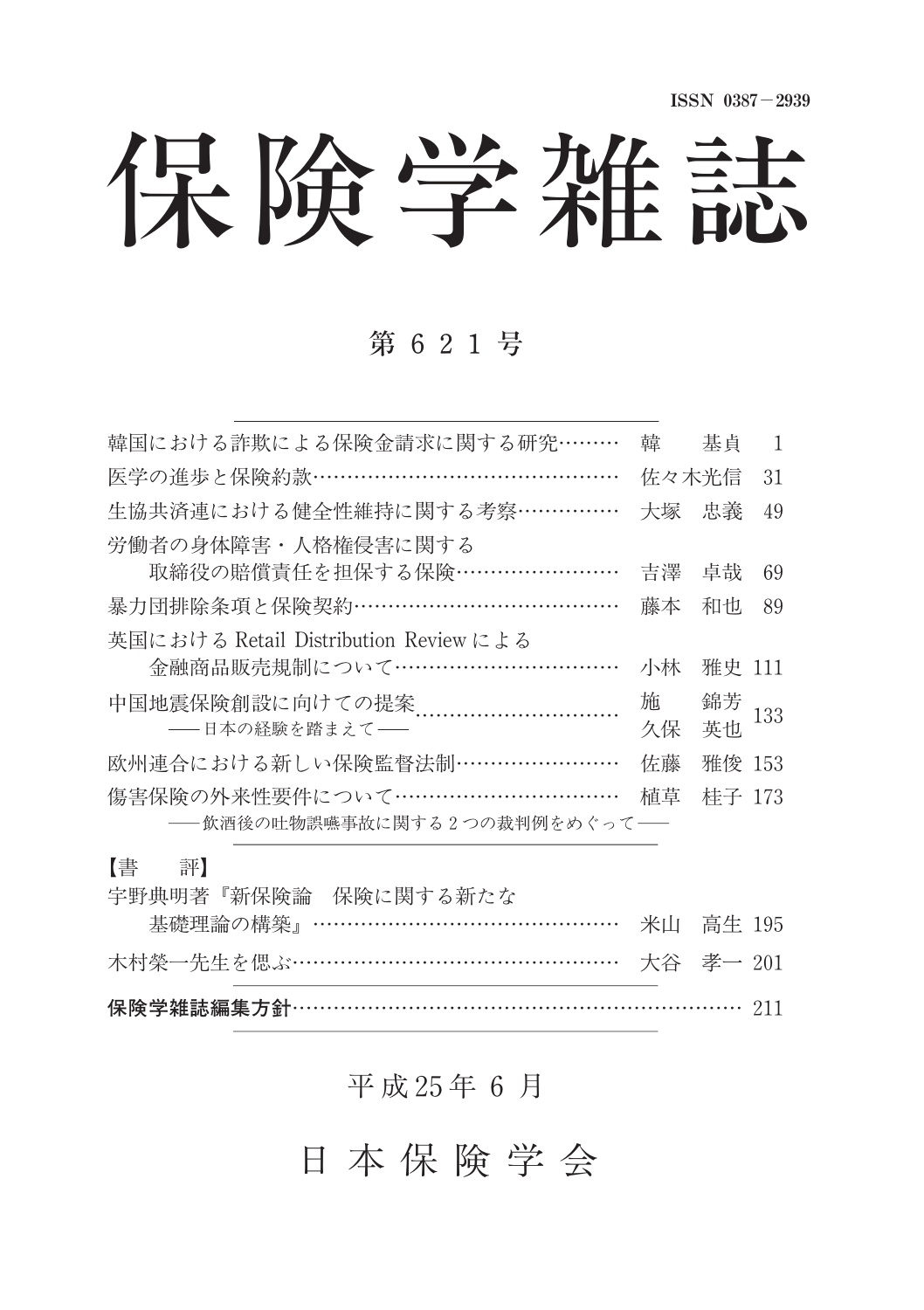|                                                     | 保 険 学 雑 誌 |         |   |                                            |    |
|-----------------------------------------------------|-----------|---------|---|--------------------------------------------|----|
|                                                     |           | 第 621 号 |   |                                            |    |
| 平成25年6月30日 発行                                       |           |         |   |                                            |    |
|                                                     |           |         |   | 《非壳品》                                      |    |
|                                                     |           | 編集委員    | 中 | 浜                                          | 降  |
|                                                     |           |         | 井 | 口富                                         | 夫  |
|                                                     |           |         |   | 石田成                                        | 一則 |
|                                                     |           |         |   | 河本淳孝<br>澤本百合                               |    |
|                                                     |           |         | 潘 | 阿                                          | 憲  |
|                                                     |           |         |   |                                            |    |
| 編集兼<br>発 行 者                                        | Ħ         |         |   | 本保険学会                                      |    |
| न्छ101-8335 東京都千代田区神田淡路町2―9<br>公益財団法人損害保険事業総合研究所内   |           |         |   |                                            |    |
| 発 行 所                                               | Ħ.        |         |   | 本保険学会                                      |    |
| 35101-8335 東京都千代田区神田淡路町 2 - 9<br>公益財団法人損害保険事業総合研究所内 |           | 雷       |   | 話 $(03)3255 - 5511$<br>振替口座 00160-8-607601 |    |

印刷所 株式会社 松 涛 企 画 〠101-0051 東京都千代田区神田神保町2-445階